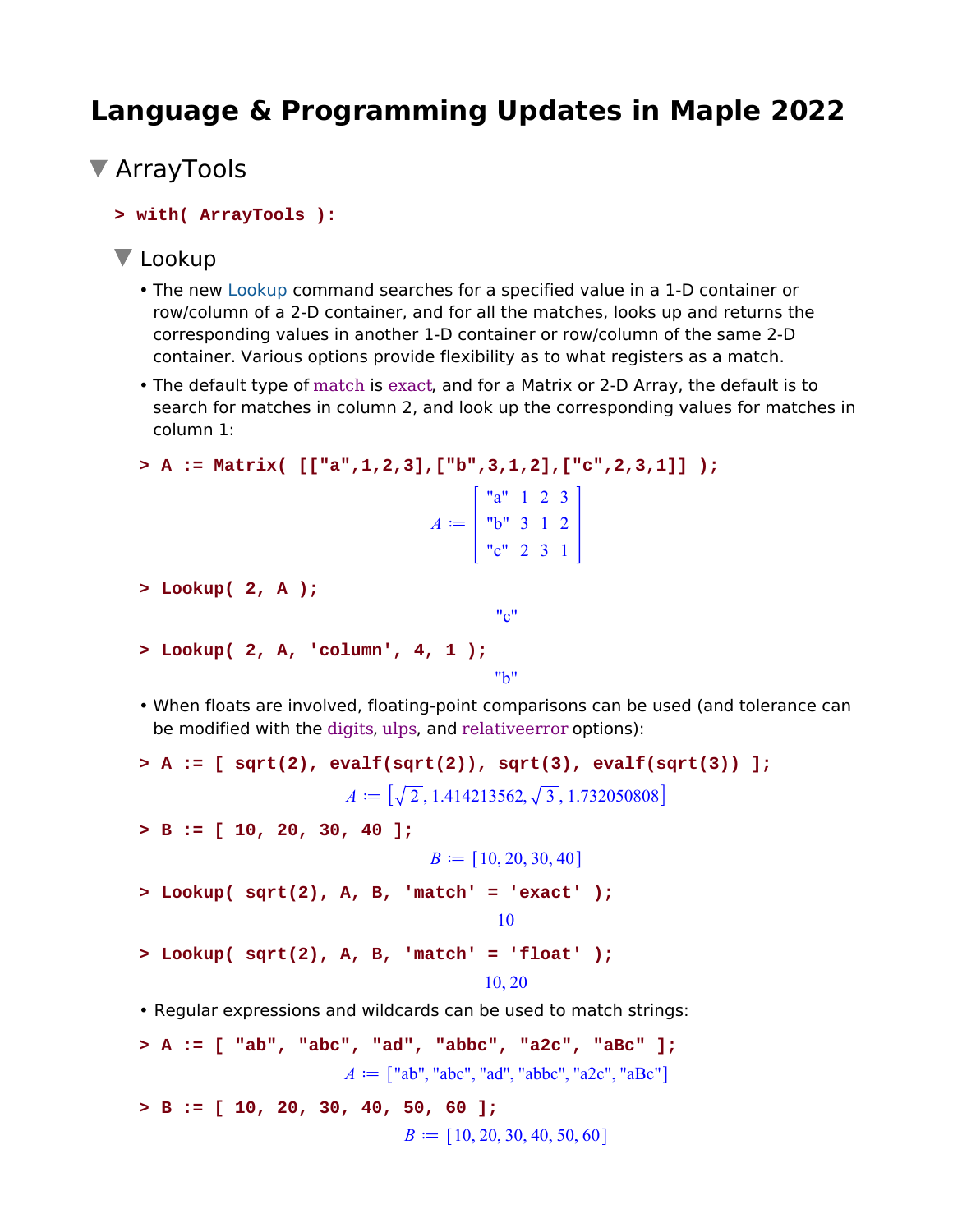```
> Lookup( "(^)(a)([a-z]+)(c)($)", A, B, 'match' = 'regexp' );
                                 20, 40
```
- **> Lookup( "a\*c", A, B, 'match' = 'wildcard' );** 20, 40, 50, 60
- Searches, by default, are performed in the forward direction, but can also be performed in reverse:
- **Lookup( "a\*c", A, B, 'match' = 'wildcard', 'direction' = > 'reverse' );**

60, 50, 40, 20

- Furthermore, we can request that results be restricted to a certain quantity or even a range:
- **> Lookup( "a\*c", A, B, 'match' = 'wildcard', 'numresults' = 2 );** 20, 40 **Lookup( "a\*c", A, B, 'match' = 'wildcard', 'numresults' = 0 .. 2 > );**

20, 40

- DataFrames are also supported with the default for search being column 1 and lookup being in the row labels. Consider this DataFrame with batting statistics for the 2021 Toronto Blue Jay hitters with 100 or more at bats:
- **Data := Matrix([[0.242,165,19,40,8,0,8,24,19,0.328,0.436],[0.298, > 640,121,191,30,1,29,102,40,0.343,0.484],[0.224,250,27,56,10,1,7, 27,37,0.322,0.356],[0.282,131,16,37,6,2,4,15,9,0.329,0.45], [0.223,184,32,41,13,0,11,28,17,0.299,0.473],[0.264,299,59,79,19, 1,22,50,37,0.352,0.555],[0.246,114,9,28,6,0,2,11,8,0.293,0.351], [0.276,500,62,138,28,2,21,84,32,0.319,0.466],[0.265,652,115,173, 39,2,45,102,66,0.334,0.538],[0.241,511,59,123,25,1,22,81,27, 0.281,0.423],[20.53,198,22,50,15,0,1,10,15,0.31,0.343],[0.209, 139,12,29,4,1,4,8,9,0.272,0.338],[0.311,222,32,69,13,1,2,17,22, 0.376,0.405],[0.296,550,92,163,29,0,32,116,36,0.346,0.524], [0.311,604,123,188,29,1,48,111,86,0.401,0.601]]):**
- **Players := ["Alejandro Kirk","Bo Bichette","Cavan Biggio","Corey > Dickerson","Danny Jansen","George Springer","Joe Panik","Lourdes Gurriel Jr","Marcus Semien","Randal Grichuk","Reese McGuire", "Rowdy Tellez","Santiago Espinal","Teoscar Hernandez","Vladimir Guerrero Jr"]:**
- **Categories := ["AVG","AB","R","H","2B","3B","HR","RBI","BB", > "OBP","SLG"]:**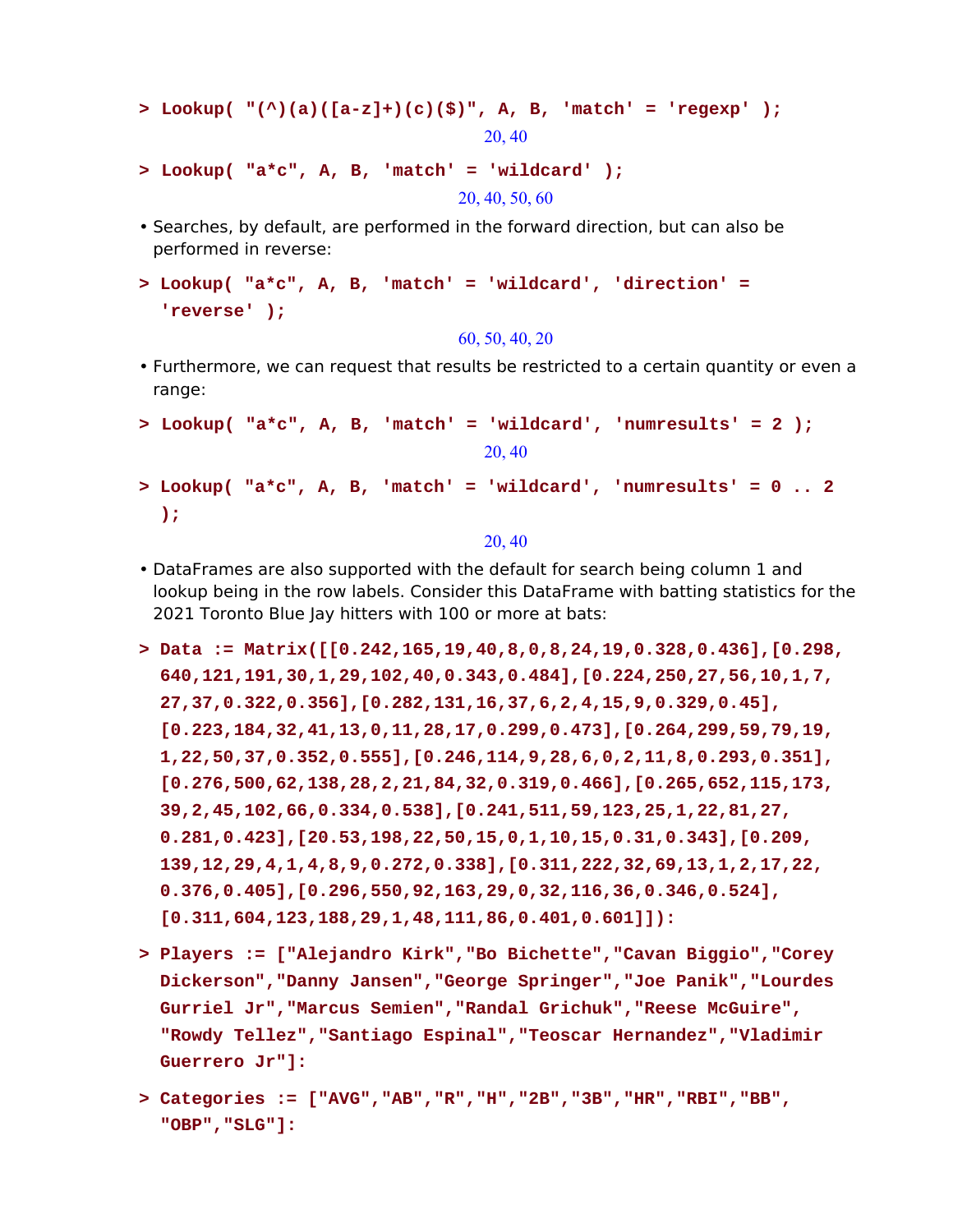|                |  |  |  |  | > DF := DataFrame( Data, 'rows' = Players, 'columns' = Categories ) |  |
|----------------|--|--|--|--|---------------------------------------------------------------------|--|
|                |  |  |  |  |                                                                     |  |
| $DF \coloneqq$ |  |  |  |  |                                                                     |  |

|                      | "AVG" | AB"       |     | "H" | "2B" | "3B"           | "HR"                    | "RBI" | "BB"      | "OBP"             | $\cdots$  |  |
|----------------------|-------|-----------|-----|-----|------|----------------|-------------------------|-------|-----------|-------------------|-----------|--|
| "Alejandro Kirk"     | 0.242 | 165       | 19  | 40  | 8    | $\bf{0}$       | 8                       | 24    | 19        | 0.328             | $\ddotsc$ |  |
| "Bo Bichette"        | 0.298 | 640       | 121 | 191 | 30   | 1              | 29                      | 102   | 40        | 0.343             | $\ddotsc$ |  |
| "Cavan Biggio"       | 0.224 | 250       | 27  | 56  | 10   | 1              | $\overline{7}$          | 27    | 37        | 0.322             | $\cdots$  |  |
| "Corey Dickerson"    | 0.282 | 131       | 16  | 37  | 6    | $\overline{2}$ | $\overline{\mathbf{4}}$ | 15    | 9         | 0.329             | $\ddotsc$ |  |
| "Danny Jansen"       | 0.223 | 184       | 32  | 41  | 13   | $\mathbf{0}$   | 11                      | 28    | 17        | 0.299             | $\ddotsc$ |  |
| "George Springer"    | 0.264 | 299       | 59  | 79  | 19   |                | 22                      | 50    | 37        | 0.352             | $\cdots$  |  |
| "Joe Panik"          | 0.246 | 114       | 9   | 28  | 6    | $\mathbf{0}$   | $\overline{2}$          | 11    | 8         | 0.293             | $\cdots$  |  |
| "Lourdes Gurriel Jr" | 0.276 | 500       | 62  | 138 | 28   | $\overline{2}$ | 21                      | 84    | 32        | 0.319             | $\ddotsc$ |  |
| "Marcus Semien"      | 0.265 | 652       | 115 | 173 | 39   | $\overline{2}$ | 45                      | 102   | 66        | 0.334             | $\ddotsc$ |  |
| "Randal Grichuk"     | 0.241 | 511       | 59  | 123 | 25   | 1              | 22                      | 81    | 27        | 0.281             | $\ddotsc$ |  |
| $\bullet$            |       | $\bullet$ |     | ÷.  | ÷    | ÷              | t                       | ÷     | $\bullet$ |                   |           |  |
|                      |       |           |     |     |      |                |                         |       |           | 15 x 11 DataFrame |           |  |

To determine the players with 30 or more home runs or 100 or more RBIs, we can • pass a custom matching procedure:

**> Lookup( 30, DF, "HR", 'match' = `>=` );**

"Marcus Semien", "Teoscar Hernandez", "Vladimir Guerrero Jr"

**> Lookup( 100, DF, "RBI", 'match' = `>=` );**

"Bo Bichette", "Marcus Semien", "Teoscar Hernandez", "Vladimir Guerrero Jr"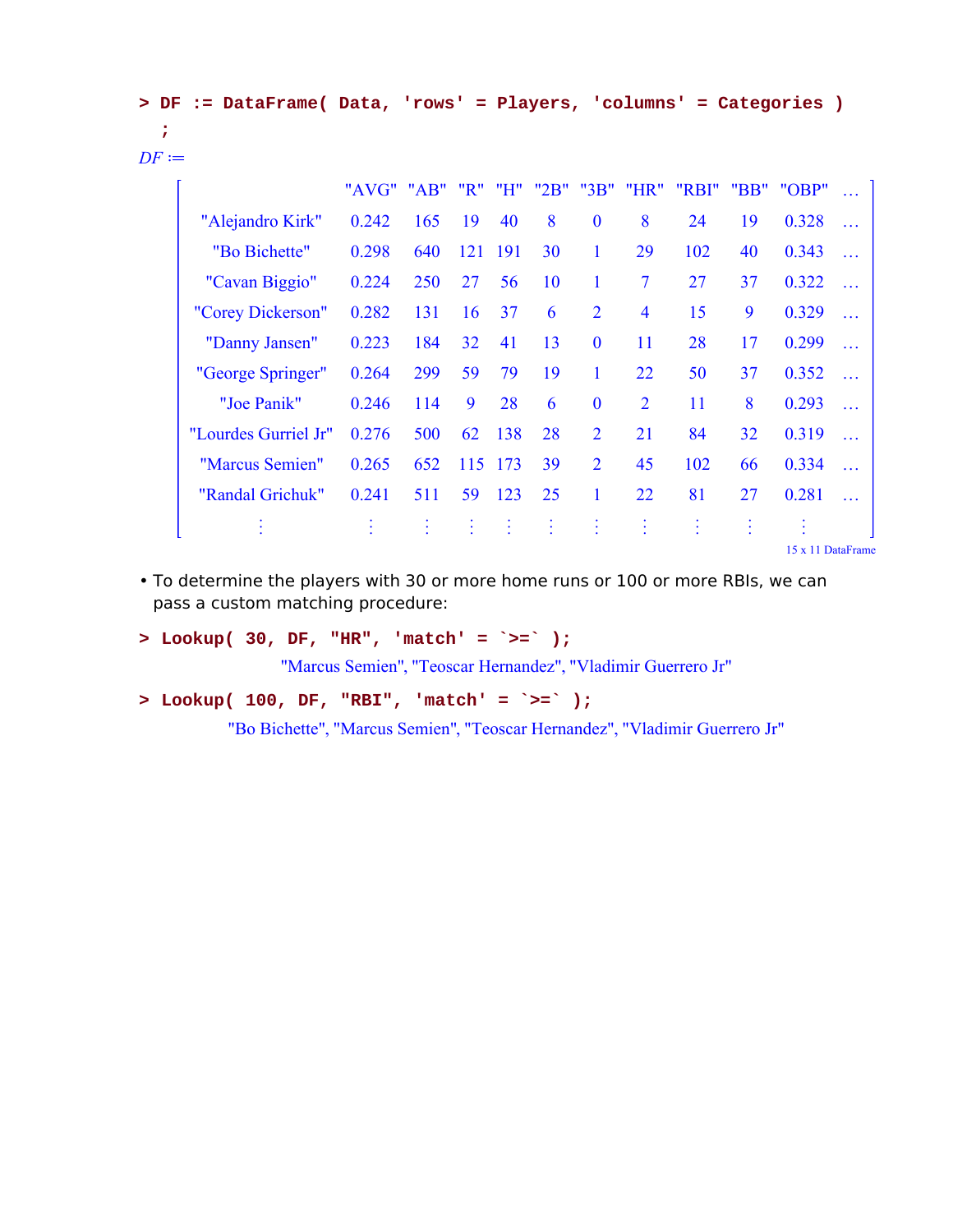### **V** Reverse

- The Reverse command has been optimized to run using compiled code, and now executes much more quickly. For more information, see the performance update page.
- **> A := LinearAlgebra:-RandomVector( 10^5 );**



100000 element Vector[column]

**> CodeTools:-Usage( ArrayTools:-Reverse( A ), 'iterations' = 25 );** memory used=0.76MiB, alloc change=17.61MiB, cpu time=640.00us, real time=640.00us, gc time=0ns



100000 element Vector[column]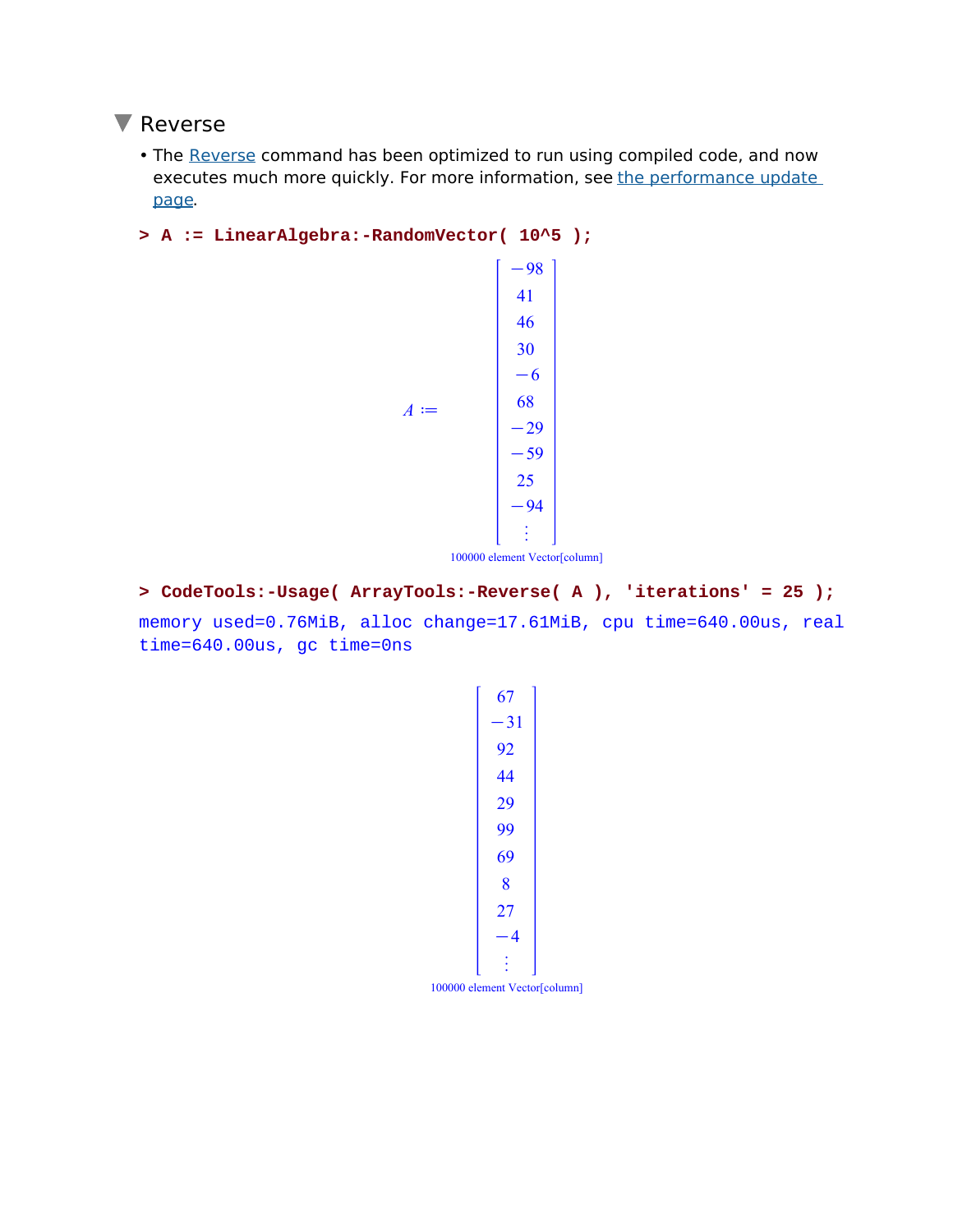## ▼ The MultivariatePowerSeries Package

- The <u>MultivariatePowerSeries</u> package was added for Maple 2021. It received a number of updates for 2022.
- **> with(MultivariatePowerSeries):**

### ▼ Creating PowerSeries Objects from Arbitrary Expressions

- PowerSeries objects can now be created from arbitrary expressions, not just polynomials--as long as the expression has a power series representation at the origin in all of the variables, and that representation can be found by the series command.
- **> ps\_exp := PowerSeries(exp(x));**

$$
ps\_exp := \left[\text{PowerSeries of } e^x : 1 + x + \frac{x^2}{2} + \frac{x^3}{6} + \frac{x^4}{24} + \frac{x^5}{120} + \dots\right]
$$

**> Truncate(ps\_exp, 3);**

$$
1 + x + \frac{1}{2}x^2 + \frac{1}{6}x^3
$$

> ps\_sin := PowerSeries(sin(x + y - 2\*y\*z));  
\n
$$
ps_sin := \left[ PowerSeries of -2sin.... cos(y) + ... - cos(x) sin(y) : x + y - 2yz - \frac{xy^2}{2} - \frac{x^3}{6} \right]
$$
\n
$$
- \frac{y^3}{6} - \frac{x^2y}{2} + x^2yz + 2xzy^2 + zy^3 + \frac{xy^4}{24} - 2xy^2z^2 + \frac{x^3y^2}{12} + \frac{x^5}{120} + \frac{y^5}{120} - 2z^2y^3 + \frac{x^2y^2}{12} + \frac{x^2y}{24} + ... \right]
$$

**> Truncate(ps\_sin, 3);**

$$
x + y - 2yz - \frac{1}{2}xy^{2} - \frac{1}{6}x^{3} - \frac{1}{6}y^{3} - \frac{1}{2}x^{2}y
$$

### ▼ Substituting into a PowerSeries Object

• The Substitute command can substitute a power series (or a polynomial) into a PowerSeries object. This works only if one or both of the following conditions are satisfied: the substituted power series is *not* invertible, or the power series that we substitute into knows its analytic expression.

```
> ps_exp_2 := Substitute(x = PowerSeries(2*x/(1-y)), ps_exp);
                         ps\_exp_2 := \vert PowerSeries of e
                                                     -\frac{2x}{1}x^{-1} + y : 1 + ...
```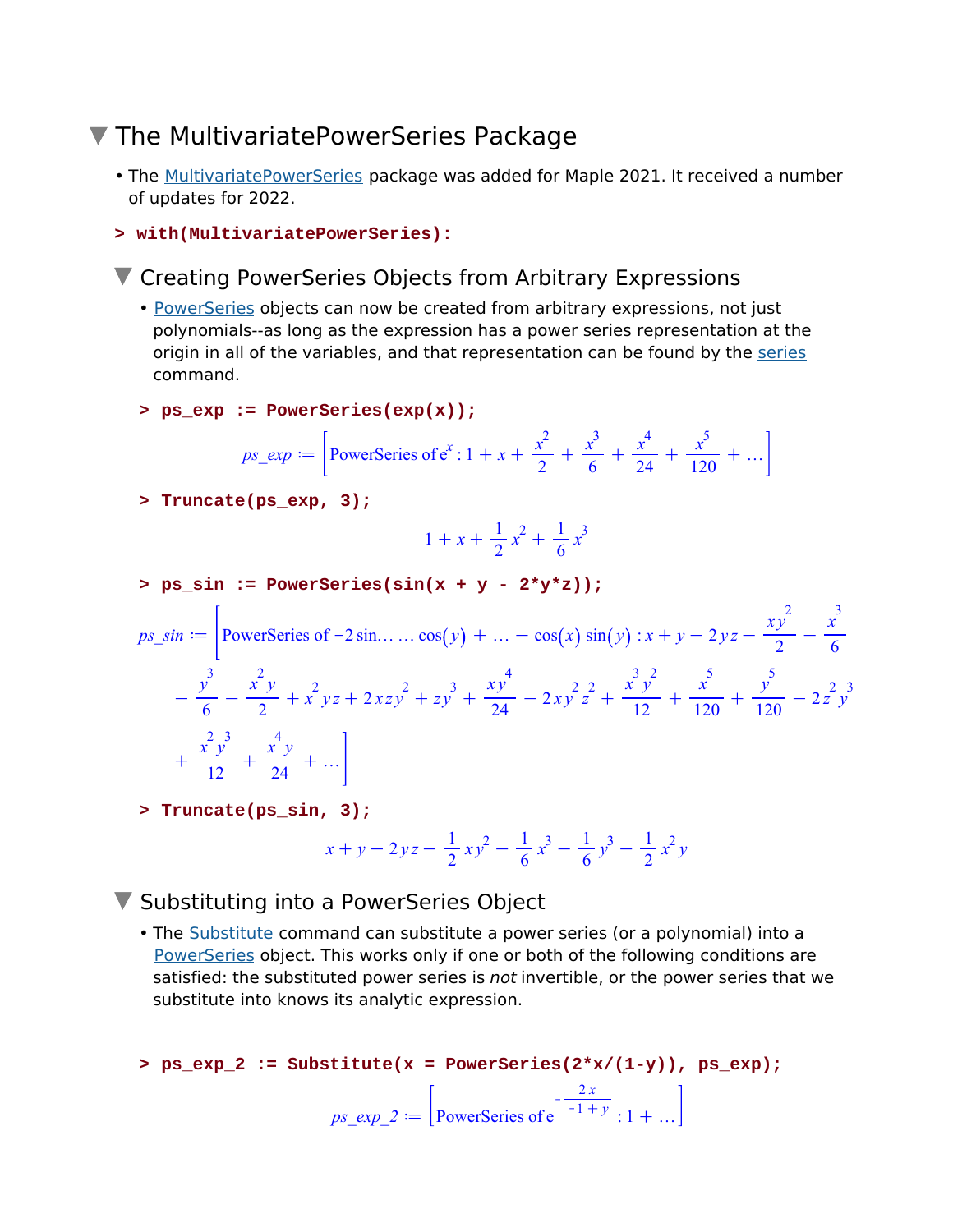**> Truncate(ps\_exp\_2, 3);**

$$
1 + 2x + 2x^2 + 2xy + \frac{4}{3}x^3 + 4x^2y + 2xy^2
$$

**> ps\_exp\_3 := Substitute(x = ps\_exp, ps\_exp);**

$$
ps\_exp_3 := [\text{PowerSeries of } e^{e^x}: e + \dots]
$$

**> Truncate(ps\_exp\_3, 3);**

$$
e + ex + ex^2 + \frac{5 ex^3}{6}
$$

- A  $\overline{\text{Taylor shift}}$  is a substitution of  $x + c$  for x, where x is a variable and c is a constant. There is a separate command for such substitutions:
- **> ps\_exp\_4 := TaylorShift(ps\_exp, x = Pi\*I/2);**

$$
ps\_exp_4 := \left[ \text{PowerSeries of } e^{x + \frac{\text{I}\pi}{2}} : 1 + 1x + \frac{1}{2}x^2 + \frac{1}{6}x^3 + \frac{1}{24}x^4 + \frac{1}{120}x^5 + \dots \right]
$$

**> Truncate(ps\_exp\_4, 3);**

$$
I + Ix + \frac{Ix^{2}}{2} + \frac{Ix^{3}}{6}
$$

### ▼ Additional Updates

▼ Type foreign

• The data type foreign was added, for so-called "foreign DAGs". These are used to encapsulate some data structures that do not originate in Maple itself, but in other programs or libraries. For example, data structures coming from Python that are not automatically translated to their Maple equivalents. This also applies to some internals of the RealBox and ComplexBox objects, which are also new in 2022.

```
> dictionary := Python:-EvalString("{}");
```
 $dictionary := "$ 

```
> type(dictionary, foreign);
```
*true*

#### The LinearAlgebra Package

• The CompressedSparseForm command in the LinearAlgebra package received some new options to fine-tune the result, called length0, includediagonal, and structuralsymmetry. They force the command to include certain entries in the output, even if the corresponding matrix entry is 0.